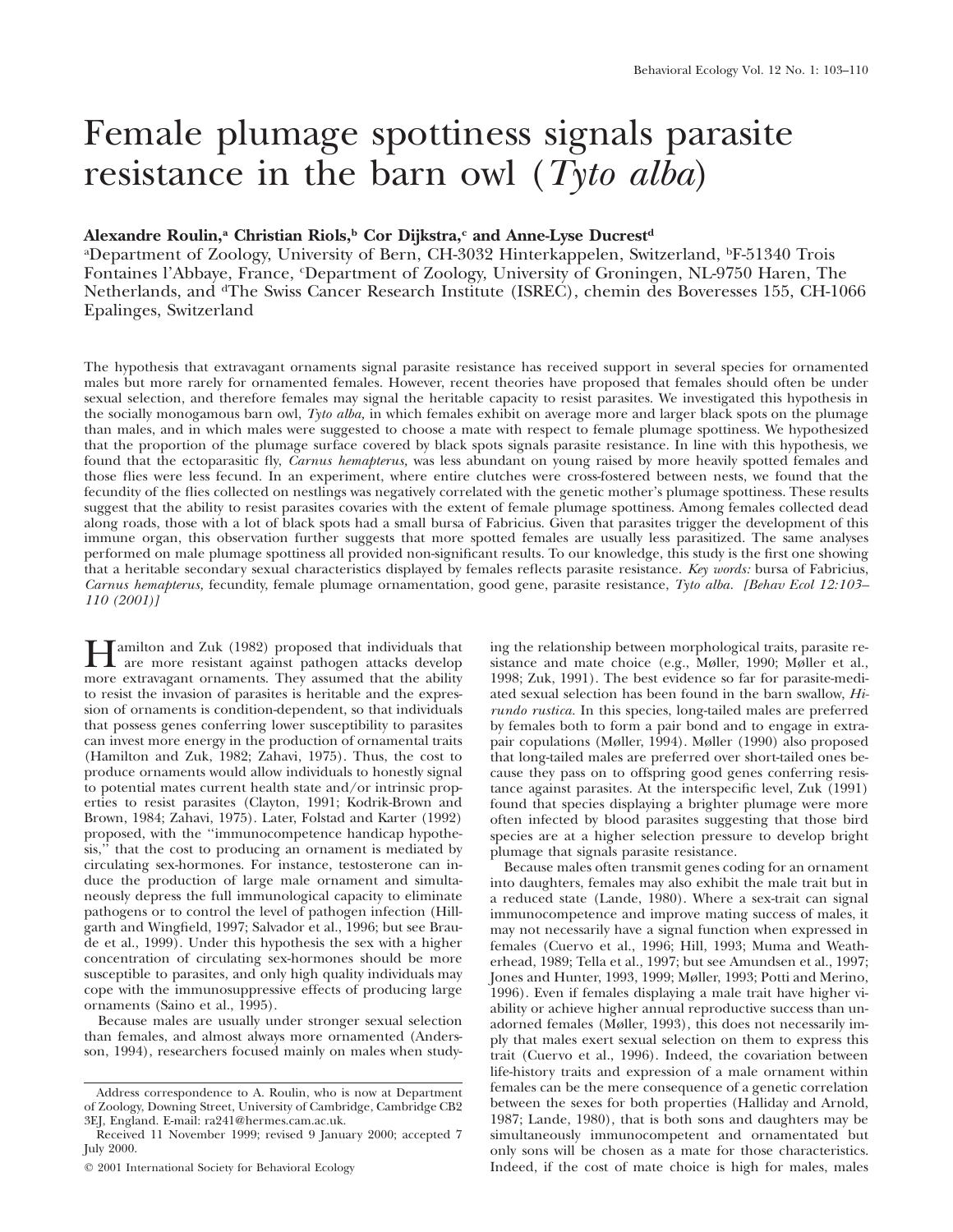may not have the possibility to exert strong sexual selection on females ( Johnstone et al., 1996). Thus, the study of female signals of immunocompetence may be facilitated in species in which females display a morphological trait to a larger extent than males, because the larger expression of the trait may result from sexual selection exerted on females rather than on males.

In this context, the barn owl is a relevant model organism, because plumage varies from immaculate to heavily marked with black spots, and females usually display more and larger spots than males (Roulin, 1999a). This trait is heritable and its expression was not found to be mediated environmentally or to be condition-dependent (Roulin et al., 1998). Thus, plumage spottiness may potentially reflect the possession of good genes that improve the control of parasite infestation. And, because males that changed mates between two breeding attempts acquired a similarly spotted female as the previous one they were mated with, and the mates of sons and father resembled each other (Roulin, 1999b), the assessment of plumage spottiness may allow males to select females possessing good genes. In support of this proposition, the extent of female plumage spottiness was experimentally shown to reflect the offspring ability to mount an immune response towards an artificially administrated antigen (Roulin et al., 2000).

The objectives of our study were to test the hypothesis that female plumage spottiness reflects parasite resistance. Using both observational and experimental approaches, we investigated in a Swiss and a French population the relationship between plumage spottiness and: (1) the offspring's burden of ectoparasitic flies *Carnus hemapterus,* (2) the fecundity of this ectoparasite, and (3) the size of an immune organ (bursa of Fabricius) of birds found dead along roads.

## **METHODS**

## **The studied organisms and the bursa of Fabricius**

Nests of barn owls are located in cavities, and composed of straw, dust, and pellets. Parents do not bring any material in their nest, but females frequently clean it by removing pellets. Young defecate in the nest and as a result, the odor is often ammoniac. Clutch size ranges from two to 11 eggs, brood reduction is frequent and nestlings spend 2 months in the nest before fledging (personal observation). Sex-roles in reproduction are well defined with the mother brooding the young and distributing small mammals brought by her partner (Baudvin, 1986). When the young are about 3 weeks old, the mother provides to the brood one-third of the food (Roulin, 1999b).

The ectoparasite *C. hemapterus* is a 2 mm long blood-sucking fly that parasitizes nestling birds (Dawson and Bortolotti, 1997; Kirkpatrick and Colvin, 1989; Roulin, 1998; Walter and Hudde, 1987). They emerge when the eggs of their hosts hatch and they lose their wings before reproducing. Parasite prevalence and intensity are high in the barn owl with 94% of the nestlings being infested with on average 40 flies per nestling (Roulin, 1998). Whereas flies are more abundant in nest boxes used the previous year by a family of barn owls than in boxes previously unused, their fecundity is unaffected by the status of nest boxes (Roulin, 1998, 1999c).

The bursa of Fabricius is an organ located just beside the cloaca. It grows during the nestling stage, and regresses prior to sexual maturity. In young birds (in chickens up to 2-weeksold), the main production site of B cells is the bursa of Fabricius, and later B cells are produced not only by this organ but by the thymus and the bone marrow. Therefore, this organ is essential for immune defense in juveniles. The size of the bursa of Fabricius reflects its cell population, and thus its antibody production. Interindividual differences in the size of this organ can have both a genetic and a phenotypic component. Parasites promote the development of the bursa of Fabricius (all information in Glick, 1983; Møller et al., 1996, 1998).

## **Plumage spottiness, ectoparasite intensity and clutch size of** *C. hemapterus*

## *General method*

The study was performed in Switzerland  $(46^{\circ}49' \text{ N}, 06^{\circ}56' \text{ E})$ in an area covering 190 km2 and located at an altitude ranging from 430 to 520 m. Since 1987, 110 nest boxes have been fastened to barns where breeding adults and their offspring have been captured. Breeding females were recognized by the presence of a brood patch. The sex of the nestlings was determined using the CHD-gene method (for details see Roulin et al., 1999).

Plumage spottiness was assessed on all nestlings and breeding adults from 1994 to 1999. Within a  $60 \times 40$  mm frame, AR counted the number of spots on the breast, belly, flanks and underside of the wings. The diameter of three to 24 spots was measured with callipers to the nearest 0.1 mm. For each body part, the percentage of the 2400 mm2 surface covered by spots was calculated using the formula  $100 \times \pi \times$  number of spots  $\times$  (mean spot diameter/2)<sup>2</sup>/2400. Values found for the left and right flanks were averaged, and the same procedure was applied for the left and right wings. Then, values of the four body regions were averaged. This mean value was square-root transformed, called ''plumage spottiness,'' and used in the statistical analyses. The method of assessing plumage spottiness has already been shown to be accurate (Roulin, 1999b; Roulin et al., 1998).

## *Observational design*

In 1996, AR counted the number of *C. hemapterus* on each nestling when the oldest nestling of the brood was 25 days old. The whole body was screened with the exception of places where flies were not visible such as the openings of the ears. For each brood, the mean number of flies per nestling was defined as ''parasite intensity.'' The method of assessing ectoparasite intensity is reliable (Roulin, 1998). Nest boxes were not cleaned during the whole study period allowing pupae to overwinter in the nest of their host.

In 1998, 1458 gravid female *C. hemapterus* were collected on 184 nestlings from 36 nests. Their white abdomen makes them easily recognizable. Each fly was put separately in a small Eppendorf tube (1.5 ml) at 37C. After 24 h, all ectoparasites were dead, and A.R. counted the eggs laid in the tubes. Mean clutch size was not significantly correlated with altitude (Pearson correlation:  $r = .10$ ,  $p = .55$ ,  $n = 36$ ) and thus, we did not control for this factor in the statistical analyses

#### *Experimental design*

In 1999, 34 nests were matched in pairs with approximately the same hatching date ( $r = .98$ ,  $p < .001$ ,  $n = 17$ ) and clutch size ( $r = .77$ ,  $p < .001$ ,  $n = 17$ ). After 3 weeks of incubation, the entire clutch of a nest was transferred in the nest of its pair, and vice-versa. In this way, all nestlings were raised by foster parents. We cross-fostered clutches instead of hatchlings to ensure that *C. hemapterus* are in contact with nestlings of only one origin. For the same reason, we performed a full cross-fostering (i.e., entire clutches were swapped between nests) instead of a partial cross-fostering (i.e., half of the eggs of a clutch are swapped), because it cannot be excluded that in a nest flies move from one nestling to another. Two nests were abandoned before the eggs hatched (6%), and because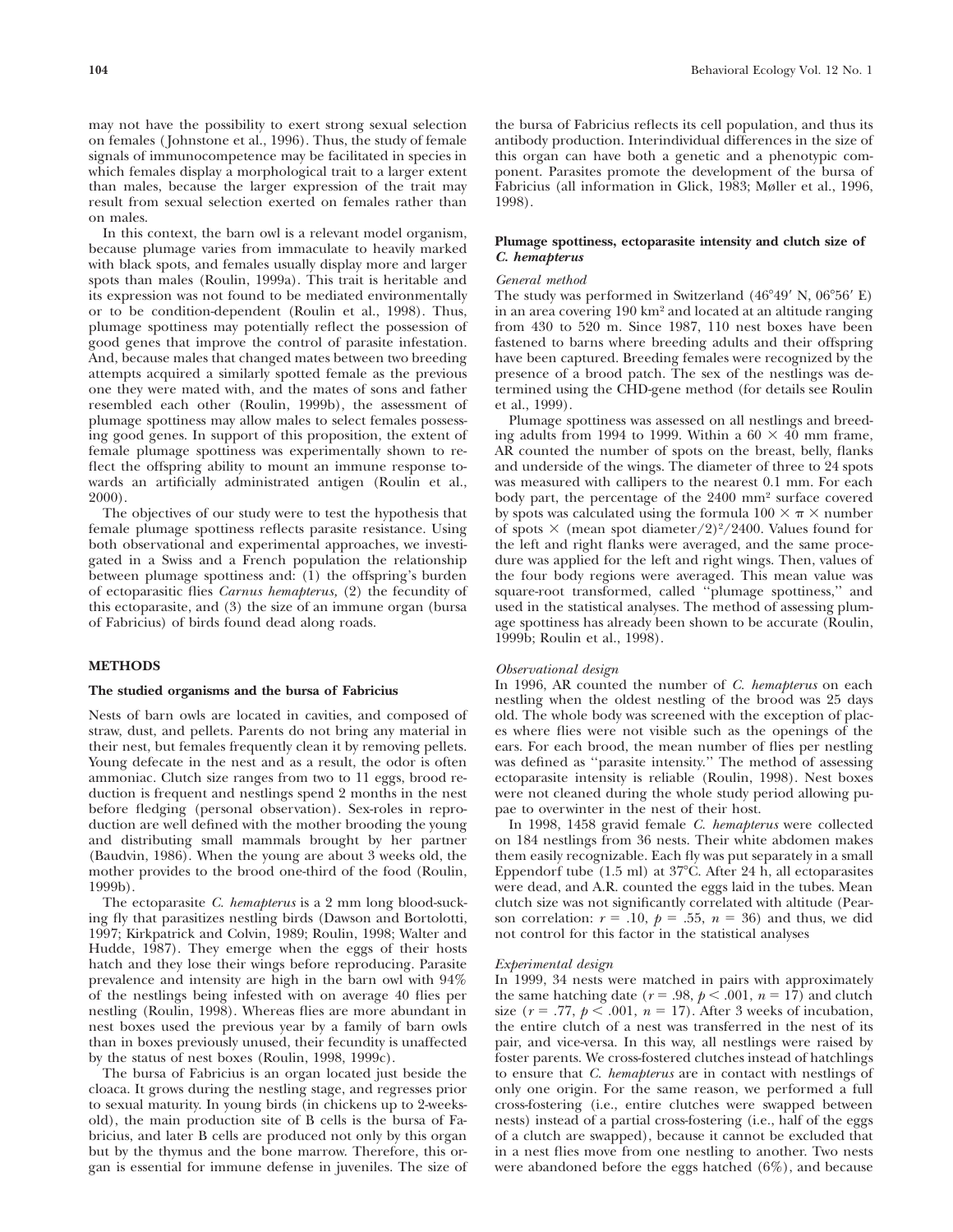of technical problems (the car used to visit nest boxes broke down) one nest could not be visited. Sample size is therefore 31 experimental nests.

One week after cross-fostering incubating females were captured and randomly assigned to one of two experimental treatments. (1) Females with reduced plumage spottiness: for 15 females, the tip of the feathers was cut off with a scalpel to remove black spots. After the manipulation, plumage spottiness was significantly reduced by 4.7 times (paired *t* test,  $t_{14} = -9.9$ ,  $p < .001$ ; (2) Control: for 16 females, feathers were not manipulated (for six of these females feathers were mutilated with a scalpel without removing black spots). Females belonging to the two treatments did not differ in initial plumage spottiness (i.e., spottiness before treatment assignment) (Student *t* test,  $t_{29} = 0.19, p = .86$ , in laying date ( $t_{29} = 0.03, p = .97$ ) and they laid a same-sized clutch  $(t_{29} = 0.39, p = .70)$ .

As soon as the older nestling was 20 days of age, the nest was checked every 5 days up to fledging. At each visit and on each nestling, up to five gravid female *C. hemapterus* were captured. The mean number of visits with capture of flies was 4.8 per nest (range: 3–7). In total, 12 to 141 flies were collected per nest, and summed over the 31 nests 2087 flies were sampled. Each fly was put in a small Eppendorf tube, put at 37C during 24 h, and AR counted the eggs laid in the tubes. For each nest box visit and for each nestling, the mean number of eggs laid by *C. hemapterus* was calculated. Then, values found for all siblings were averaged thereby providing a mean clutch size for that nest box visit. Finally, the mean clutch size found at all visits were averaged providing a mean clutch size for that nest box. This last value was used in the statistical analyses.

#### **Measurement of the bursa of Fabricius**

Between 8 December 1996 and 5 August 1998, dead barn owls were collected daily on 350 km of the French National roads in the regions Champagne and Lorraine. Cadavers were put in a freezer until dissection for sex determination, analysis of stomach content and measurement of the bursa of Fabricius (the spleen was unfortunately not measured). All measurements have been taken on 27 March 1997 and 22 September 1998. Body mass is the mass measured at the day of collection minus the mass of the stomach content. As an univariate measure of body size, we considered bill length because it reflects reliably the size of the skeleton (correlation between bill length and culmen,  $r = .89$ ,  $p < .001$ ,  $n = 81$ ; maxilla,  $r =$ .49,  $p < .001$ ,  $n = 77$ ; femur,  $r = .42$ ,  $p = .002$ ,  $n = 54$ ; tarsus,  $r = .26$ ,  $p = .018$ ,  $n = 81$ ; data from the Natural History Museum of Basel). Fresh weight of the bursa of Fabricius was measured to the nearest 0.1 g, and its length and width to the nearest 0.1 mm. In the statistical analyses, we used the value "length  $\times$  width" as an index of the size of this organ because it varied to a larger extent than the fresh mass (coefficient of variation 1.68 versus 1.19). Note that the surface of the bursa of Fabricius was strongly correlated with its fresh mass (*r* .91,  $p < .001$ ,  $n = 103$ ). The date when birds were collected was not significantly correlated with plumage spottiness (Spearman correlation; female,  $r_s = -.19$ ,  $p > .20$ ,  $n = 47$ ; male,  $r_s = -.19$ ,  $p > .20$ ,  $n = 58$ ). However, since in birds this organ regresses from fledging to the first-year of age (Glick, 1983), we statistically controlled for date of cadaver collection (30 June is defined as day 0) to assess the relationship between the size of the bursa of Fabricius and plumage spottiness. Adult birds have no bursa of Fabricius (Glick, 1983), and to ensure that we consider only birds in their firstyear of life, we used only individuals in which this organ was found.



**Figure 1**

Relationship between the mean number of *C. hemapterus* per nestling and plumage spottiness of barn owl mothers. Filled and open circles show nest boxes occupied by a brood versus unoccupied in 1995.

#### **Statistical procedure**

Statistical analyses were performed using the Systat statistical package (Wilkinson, 1989). Because in some cases only the female parent was captured, sample sizes can differ between statistical analyses including mother and father plumage spottiness, and figures including only mother plumage spottiness. Statistical analyses were two-tailed.

## **RESULTS**

#### **Plumage spottiness and ectoparasite intensity**

Nestlings were significantly more parasitized by *C. hemapterus* in nest boxes used than unused the previous year by a brood of barn owls and in nests where the mother was less heavily marked with black spots (ANCOVA: occupation of the nest box as a factor,  $F_{1,44} = 25.3$ ,  $p < .001$ ; mother plumage spottiness as a first covariate,  $F_{1,44} = 4.8$ ,  $p = .03$ ; father plumage spottiness as a second covariate,  $F_{1,44} = 0.02$ ,  $p = .68$ ) (Figure 1). Note that ectoparasite intensity was not significantly correlated with the date of its census ( $r = -.23$ ,  $p = .12$ ,  $n =$ 50), and brood size was not associated with female plumage spottiness  $(r = -.01, p = .94, n = 50)$ . As can be seen in Figure 1, the relationship between parasite intensity and female plumage spottiness is evident only in nest boxes occupied by a family in 1995 ( $r = -.44$ ,  $p = .01$ ,  $n = 34$ ;  $r^2 = .19$ ) and not in nest boxes unoccupied the year before ( $r = .24$ ,  $p$ )  $= .38$ ,  $n = 16$ ). Because older females were spottier ( $r = .43$ ,  $p = .002$ ,  $n = 50$ , we controlled for female age in a partial correlation, and found that the negative relationship remained significant (female plumage spottiness,  $r_{\text{partial}}$  =  $-0.40$ ,  $t_{31} = -2.46$ ,  $p < 0.02$ ; female age,  $r_{\text{partial}} = 0.4$ ,  $t_{31} = 0.2$ ,  $p > .50$ ).

One potential hypothesis accounting for this negative relationship is that more spotted females have access to nest boxes that are initially less infested by *C. hemapterus.* Two observa-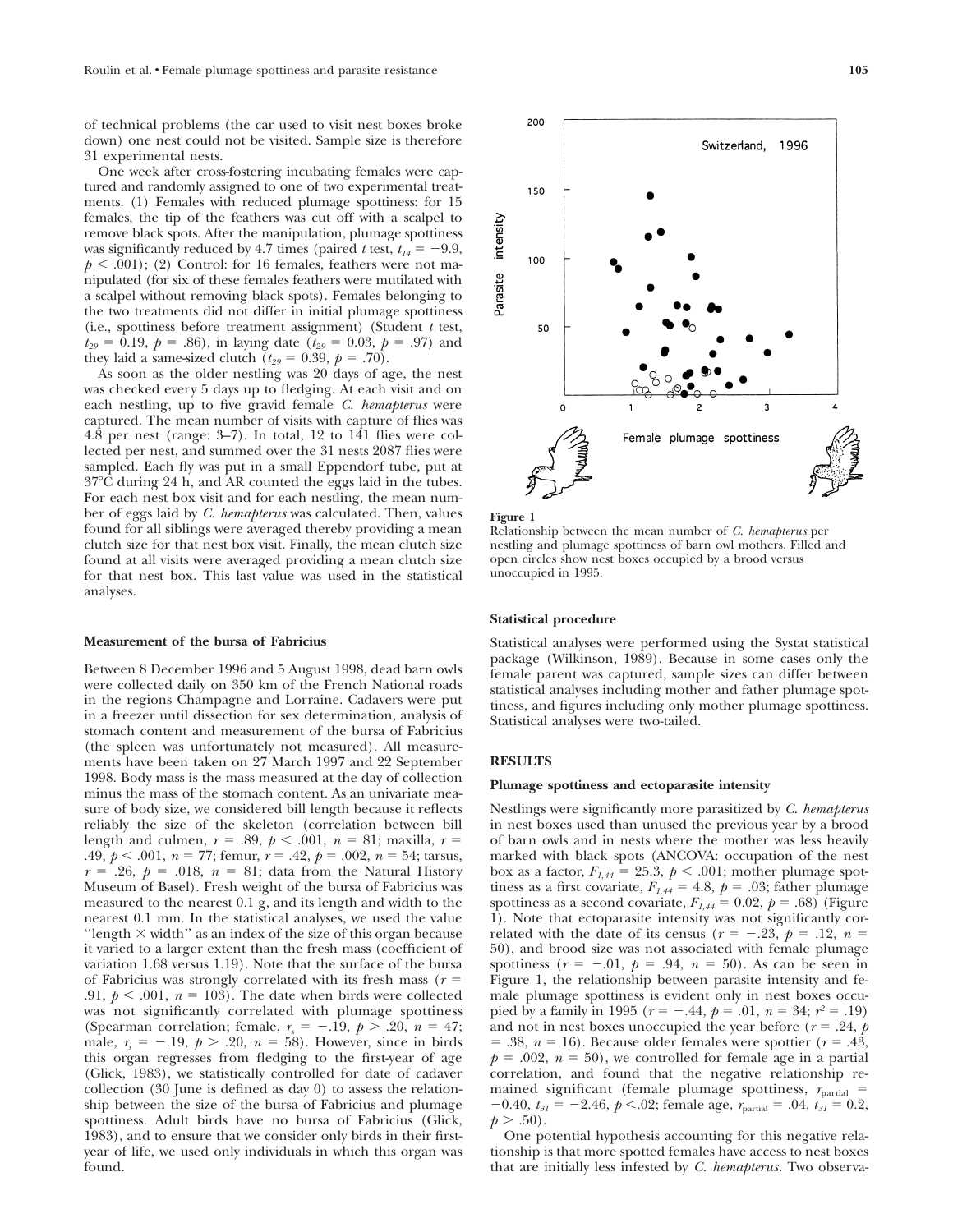

**Figure 2**

Relationship between the mean number of eggs laid by *C. hemapterus* and plumage spottiness of mothers in unmanipulated broods in 1998.

tions do not support this hypothesis. First, from 1994 to 1999 nest boxes not used the year before by a family of barn owls were not more often occupied by heavily than little spotted yearling females (Student *t* test,  $t_{35} = 1.16$ ,  $p = .25$ ). The age of these females was known with accuracy because they were ringed as nestlings. Second, by considering nest boxes in which the female breeding in 1997 was not the same as the one breeding in 1996, we found no significant correlation between ectoparasite intensities determined in nest boxes occupied in 1996 and plumage spottiness of the new 1997 female  $(r = .11, p = .67, n = 17)$ .

Susceptibility to *C. hemapterus* did not appear to differ between the sexes, since female and male nest mates beared similar loads of flies (Wilcoxon matched-pairs signed-rank, *z*  $= 0.09, p = .93, n = 36$ ) and brood sex-ratio was not correlated with ectoparasite intensity ( $r = .07$ ,  $p = .64$ ,  $n = 50$ ). Although plumage spottiness of mothers reflected parasite intensity of their offspring, plumage spottiness of female offspring did not predict the intensity of parasitism. Indeed, more spotted female nestlings were not less parasitized than their less spotted female nest mates (comparison of mean ectoparasite loads of female nestlings above and below their median plumage spottiness,  $z = 0.58$ ,  $p = .56$ ,  $n = 28$ ).

#### **Plumage spottiness and clutch size of ectoparasites**

## *Observations*

In 1998, *C. hemapterus* laid clutches of smaller size when collected in the nest of more heavily spotted females (partial correlation between the mean number of eggs and mother plumage spottiness,  $r_{\text{partial}} = -.37$ ,  $t_{30} = -2.18$ ,  $p < .05$  versus father plumage spottiness:  $r_{\text{partial}} = .21, t_{30} = 0.84, p > .40$ ) (Figure 2). Because the production of eggs by *C. hemapterus* tended to increase with advancing date ( $r = .32$ ,  $p = .06$ , *n*  36), we calculated residuals from the regression of the mean number of eggs on date. The correlation between these residuals and mother plumage spottiness was significantly negative  $(r = -.34, p = .04, n = 36)$ . Note that in this sample female plumage spottiness was not correlated with female age  $(r = .01, p = .95, n = 36).$ 

Fecundity of *C. hemapterus* was apparently not affected by the sex of their host, since *C. hemapterus* did not lay more eggs when collected on female nestlings than on their male nest mates (paired *t* test,  $t_{22} = -0.52$ ,  $p = .61$ ) and brood sexratio was not correlated with the fecundity of ectoparasites (*r*  $= .02, p = .93, n = 36$ . Although ectoparasitic fecundity was correlated with plumage spottiness of mothers, it was not with plumage spottiness of female nestlings. Flies collected on more spotted female nestlings were not less fecund than those collected on less spotted female nest mates (comparison between the mean number of eggs laid by flies collected on female nest mates above and below their median plumage spottiness,  $z = 0.06$ ,  $p = .95$ ,  $n = 23$ ).

#### *Experiment*

Because in 1999 both fecundity of *C. hemapterus* and mother plumage spottiness were not correlated with the hatching date of the first barn owl's egg ( $r = .16$ ,  $p = .38$ ,  $n = 31$  versus  $r$  $= .13, p = .48, n = 31$ , we did not control for date in the statistical analyses. Note that plumage spottiness of foster and genetic fathers were not significantly correlated with the fecundity of parasites ( $r = .25$ ,  $p = .19$ ,  $n = 30$  versus  $r = -.19$ ,  $p = .33, n = 28$ , and that the mean clutch size of *C. hemapterus* captured at different days in the same nest was repeatable, but not to a large extent (repeatability,  $24\% \pm 9\%, F_{30,113}$ )  $= 2.57, p \leq .001$ ) as already found in 1998 (Roulin, 1999c). Thus, a larger number of nest box visits with collection of *C. hemapterus* may provide a more accurate approximation of ectoparasite fecundity. Because the number of visits was not significantly correlated with plumage spottiness of foster (*r*  $-0.03$ ,  $p = 0.88$ ,  $n = 31$ ) and genetic mothers ( $r = -.26$ ,  $p =$ .16,  $n = 31$ ), and did not differ between the treatment "female with reduced plumage spottiness'' and ''control'' (Mann-Whitney *U* test:  $U = 110$ ,  $p = .67$ ,  $n = 15, 16$ ), variation in the number of nest box visits with capture of ectoparasites is unlikely to have biased the results.

In an ANCOVA model, ectoparasite fecundity was the dependent variable, the treatments ''females with reduced plumage spottiness'' and ''control'' as a factor, and plumage spottiness of foster and genetic mothers covariates. Treatment had no significant effect on ectoparasitic fecundity ( $F_{1,27} = 0.36$ , *p*  .55), initial plumage spottiness of foster mothers was not significantly related to the mean fecundity of *C. hemapterus*  $(F_{1,27} = 1.07, p = .31)$ , and we found a significant effect of initial plumage spottiness of genetic mothers on the mean number of eggs the collected flies laid ( $F_{1,27} = 4.41$ ,  $p = .04$ ) (Figure 3).

#### **Plumage spottiness and the size of the bursa of Fabricius**

Male and female juveniles did not differ significantly in the size of their bursa of Fabricius (ANCOVA: sex factor,  $F_{1,101}$  = 0.08,  $p = .78$ ), and this organ regressed from the first summer onwards (date as a covariate,  $F_{1,101} = 56.7$ ,  $p < .001$ ) in a similar magnitude in the two sexes (sex by date interaction,  $F_{1,101} = 2.37$ ,  $p = .13$ ) (Figure 4). For each sex, we calculated residuals from the regression of the size of this organ on the date when birds were collected. We found that more heavily spotted females had a smaller bursa of Fabricius ( $r = -.47$ ,  $p$  $= .0008$ ,  $n = 47$ ,  $r^2 = .22$ ) (Figure 5). Same relationship did not hold in males ( $r = .09$ ,  $p = .51$ ,  $n = 58$ ). We did not control for body size, because within each sex both residual size of the bursa of Fabricius and plumage spottiness were not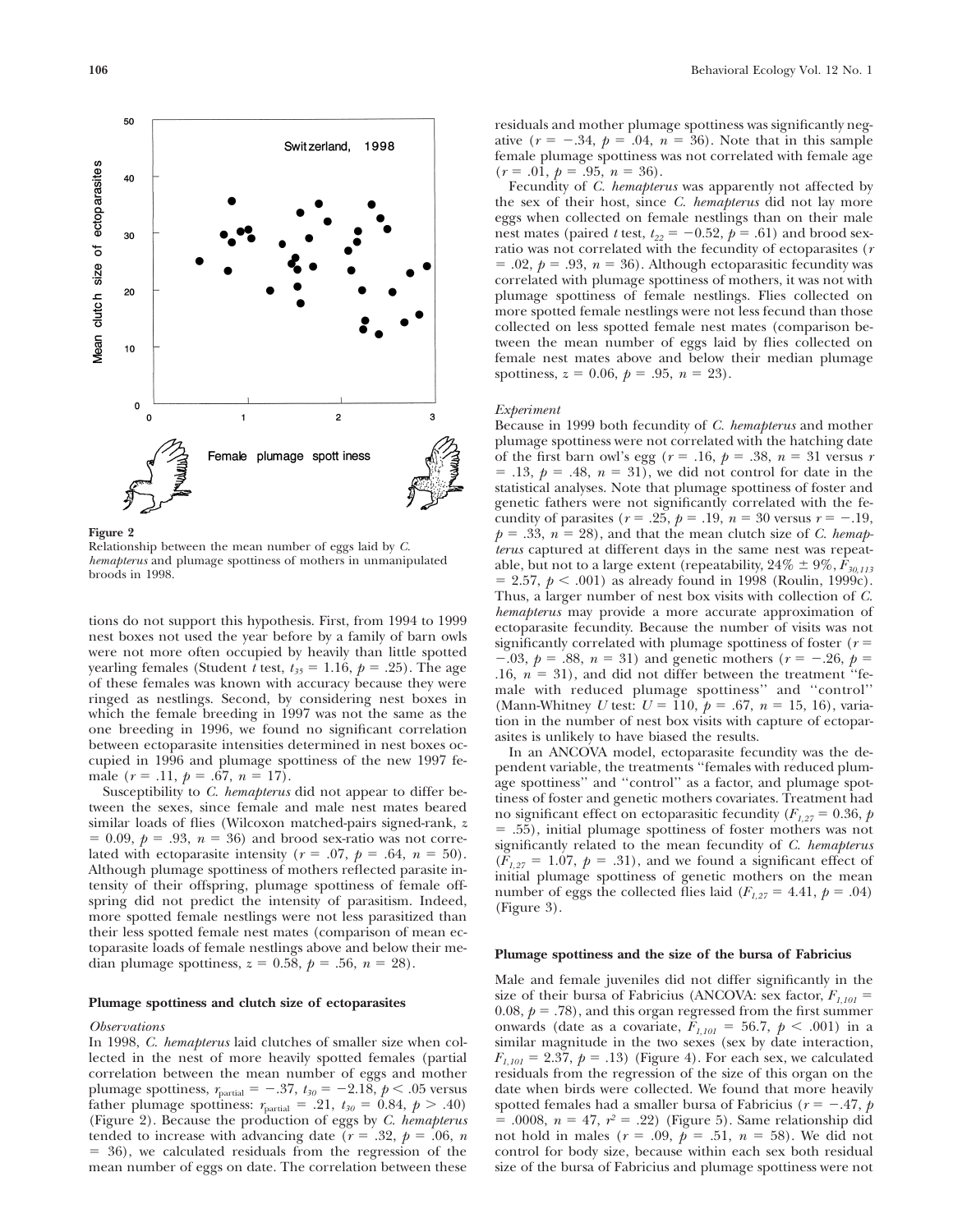



Relationship between the mean number of eggs laid by *C. hemapterus* collected on cross-fostered nestlings and plumage spottiness of genetic mothers in 1999. The Pearson correlation between the two variables is  $r = -.45$ ,  $p = .01$ ,  $n = 31$  ( $r^2 = .21$ ).

significantly correlated with body mass (Pearson correlation,  $p$ -values  $> .32$ ) and bill length ( $p$ -values  $> .29$ ).

#### **DISCUSSION**

Prior to our study, researchers have found that more ornamented male birds are less infested by ecto- (Møller, 1991) and endoparasites (Höglund et al., 1992; Wiehn et al., 1997), produce offspring that are less infested by ectoparasites (Møller, 1990), and have a smaller bursa of Fabricius (Møller et al., 1996) and spleen, another organ responsible for the production of lymphocytes (Møller et al., 1998). Thus, males that are more resistant against invasion of parasites are commonly more brightly feathered. An exception to this male-bias in signaling parasite resistance is the study of Potti and Merino (1996). They observed that female pied flycatchers, *Ficedula hypoleuca,* not infected by trypanosomes displayed a male secondary sexual character (forehead white patch) to a larger extent than infected females. Because in the barn owl females usually exhibit more and larger black spots than males, and males pair non-randomly with respect to female plumage spottiness (Roulin, 1999b), we investigated the hypothesis that female plumage spottiness reflects parasite resistance. Both observational and experimental results supported this hypothesis. In Switzerland, we found that ectoparasite intensity and fecundity of ectoparasites were lower when the mother was more heavily spotted. A cross-fostering experiment demonstrated that offspring of more heavily spotted females have the pre-determined ability to impair the fecundity of ectoparasites. Finally, in France more heavily spotted females had a smaller bursa of Fabricius.

## **Ectoparasite intensity and female plumage spottiness**

At least four potential mechanisms can explain the fact that offspring of more spotted mothers supported a lower burden of ectoparasites. First, females may be not randomly distrib-



**Figure 4** Size of the bursa of Fabricius (length  $\times$  width) in relation to the

date when birds were collected dead. Filled circles represent males and open circles females.

uted among environments with more spotted females occupying nest boxes containing a naturally lower number of ectoparasites. The observation showing that nest boxes containing a small number of parasites the year before were not preferentially used by more heavily spotted females suggests that this explanation does not hold.

Second, at night females often clean the nest by removing detritus within which *C. hemapterus* are often located (Roulin



**Figure 5**

Relationship between the residual size of the bursa of Fabricius (i.e., the size of this organ corrected for the date when individuals were collected dead) and female plumage spottiness.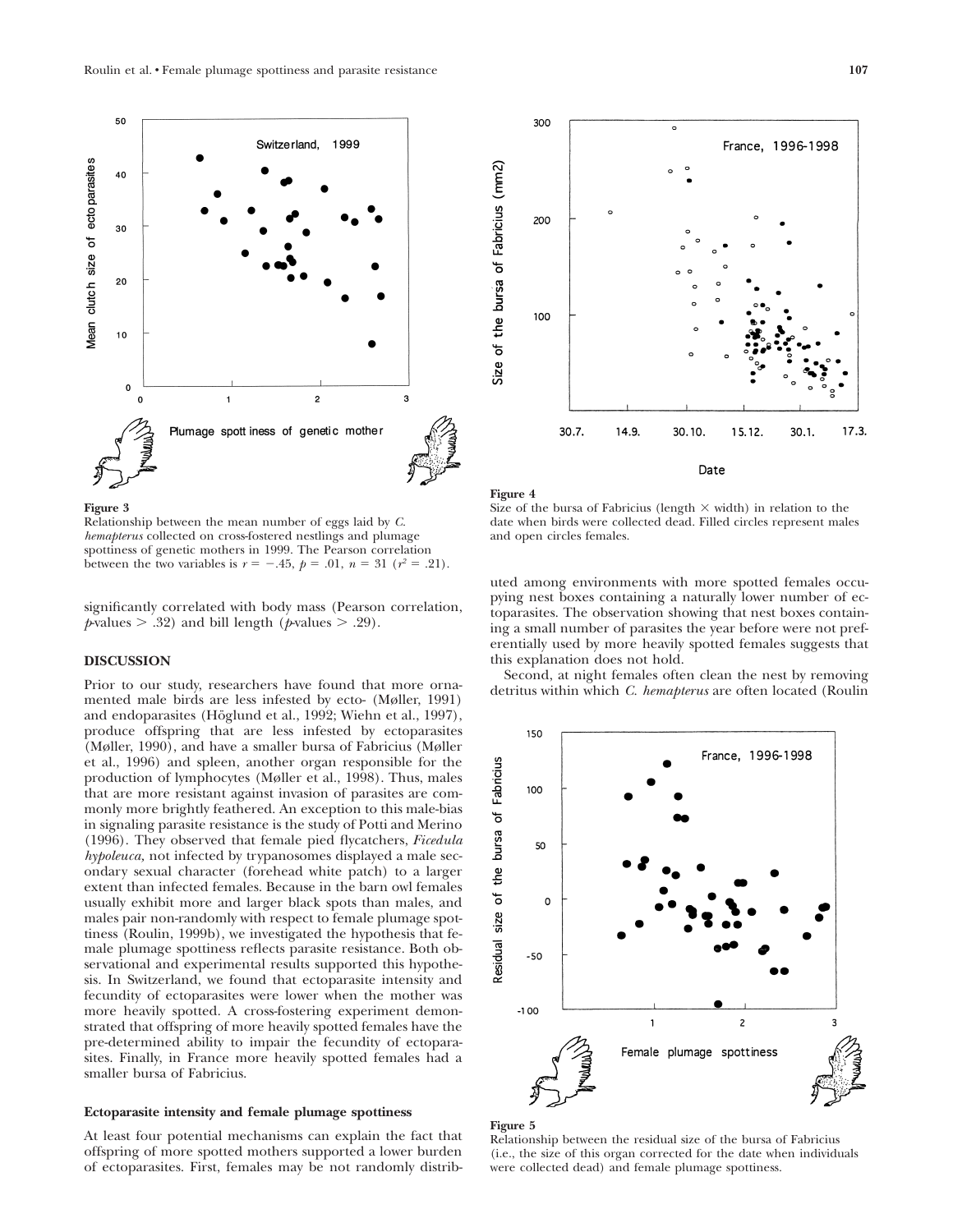A, personal observation). Therefore, results may be explained by a more intense nest sanitation by more spotted females. Because the time invested in nest sanitation may be traded against other activities (Christe et al., 1996) such as feeding rate, this second hypothesis would predict that offspring of more spotted females are fed at a lower rate. However, another study indicated that offspring of more spotted females were fed at higher rates (Roulin, 1999b). Thus, the nest sanitation hypothesis may not be a likely one unless more spotted females are better individuals at all breeding related activities.

Third, because nestlings raised by little spotted females were in worse condition than those raised by heavily spotted females (Roulin, 1999b), we may have detected a negative relationship between ectoparasite intensity and female plumage spottiness if parasites build up a larger population when their hosts are in poorer condition. However, given that brood size manipulations significantly affected nestling body condition (Roulin et al., 1999) without altering ectoparasite intensity (Roulin, 1998), this third explanation can be rejected.

Finally, a previous study showed that plumage spottiness is heritable (Roulin et al., 1998), and following sexual selection theory secondary sexual characteristics may have evolved to signal the heritable ability to resist parasites (Hamilton and Zuk, 1982). Thus, ectoparasites were less numerous in broods of heavily spotted females perhaps because offspring have the pre-determined ability to resist invasion of ectoparasites so that *C. hemapterus* may have more difficulties to build up a large population. Since the quantity of winged flies remains constant throughout the rearing period and since the total number of flies met in a brood is larger in experimentally enlarged than reduced broods (Roulin, 1998), several generations of flies may be produced during a single barn owl breeding attempt. In this context, we predicted that the fecundity of ectoparasites to be lower when feeding on the offspring of heavily spotted mothers.

#### **Fecundity of** *C. hemapterus* **and female plumage spottiness**

To our knowledge the present study is the first one to measure the fecundity of parasites in relation to secondary sexual characteristics. The idea behind this approach is that reproductive success of parasites is likely to depend more strongly on host characteristics than parasite intensity. Indeed, while fecundity may be related to the intake rate of high quality food extracted by parasites from their host (Brossard and Girardin, 1979; Brossard et al., 1991), population size of ectoparasites depends also on other factors including immigration and previous occupation status of nest boxes (Roulin, 1998). In agreement with the good gene theory of sexual selection (Hamilton and Zuk, 1982), we found that *C. hemapterus* collected on cross-fostered nestlings were less fecund when the genetic mother was more heavily spotted. At least three mechanisms may cause such a reduction of the fecundity.

The first mechanism relies on the fact that if males invest more effort in reproduction when mated to more heavily spotted females (Roulin, 1999), such pairs would produce offspring in higher condition that can also invest more energy to combat parasites. This hypothesis would suggest that the relationship between the fecundity of ectoparasites and female plumage spottiness has a phenotypic rather than a genotypic basis. This is unlikely because nestling phenotypic condition did not affect the fecundity of *C. hemapterus,* as suggested by the absence of significant correlations between ectoparasitic egg output and several indexes of nestling condition (Roulin, 1999c). Furthermore, since plumage spottiness of foster mothers was not correlated with the fecundity of ectoparasites, more spotted females probably did not occupy territories where parasites are characterized by a low fecundity, and those mothers did not provide high quality parental care that could have reduced the fecundity of *C. hemapterus.* Finally, the experimental manipulation of female plumage spottiness did not affect parasites.

The second mechanism is based on the knowledge that biting insects, including mosquitos and ticks are limited by the skin thickness/composition of their host to extract large amounts of blood (Lehane, 1991). *C. hemapterus* feed on the blood of their host (Kirkpatrick and Colvin, 1989), and hence one may speculate that young of more spotted females possess, for instance, a thicker skin preventing flies from efficiently taking blood meals. This hypothesis has not yet been investigated.

The third mechanism proposes that more spotted females have a more efficient immunological system. It has been shown that ectoparasites elicit an immune response of their host (Allen and Nelson, 1982). For instance, ticks fed on the blood of immunologically resistant rabbits obtained smaller bloodmeals and produced fewer eggs (Brossard and Girardin, 1979). Moreover, in the barn swallow more ornamented males mounted higher immunological response towards injection of sheep red blood cells (Saino and Møller, 1996) suggesting that plumage ornamentation may signal the ability to mount higher immunological defences to resist parasites. In this context, we measured the size of the bursa of Fabricius to get an index of the immune status of barn owls in relation to plumage spottiness. We predicted that more spotted females should develop a smaller bursa of Fabricius by analogy to the study of Møller et al. (1996) showing that more ornamented male house sparrows, *Passer domesticus,* were less infested by a mallophagan and had a smaller bursa of Fabricius. Our hypothesis was supported. Aware that other interpretations of this result are potentially plausible, we performed a more stringent test of this hypothesis (Roulin et al., 2000). The idea of this test was that although offspring of more spotted females are less parasitized, and hence less challenged immunologically, once challenged they would be more efficient at clearing pathogens. Using artificial injection of sheep red blood cells, cross-fostered offspring of more heavily spotted mothers were more capable to mount an humoral immune response (Roulin et al., 2000).

## **Implication for the good gene theory of sexual selection**

The present study and a previous one (Roulin et al., 2000) suggest that female plumage spottiness signals the heritable capacity to resist parasites and pathogens. Resistance may be inherited via genes (i.e., heavily spotted mothers transmit genes into offspring and when active they confer resistance) or via substances included in the eggs that improve offspring resistance (maternal effect). These two possibilities are not mutually exclusive, and results in the barn owl may suggest that the resistance conferred to offspring is a maternal effect that depends on whether mothers have good genes or not. This speculation arises from two observations. First, since: (1) *C. hemapterus* does not feed on adults, (2) *C. hemapterus* emerge when barn owl nestlings hatch (Kirkpatrick and Colvin, 1989; Roulin, 1998), and (3) more heavily spotted females do not occupy nests where the initial number of flies is higher, more spotted females are probably not better vaccinated against *C. hemapterus.* Therefore, if more heavily spotted mothers include in their eggs more molecules (e.g., antibodies) specifically directed against *C. hemapterus,* this may not be because such females had been vaccinated against *C. hemapterus,* but probably because they have good genes. Given that more spotted mothers also conferred to offspring immune protection against an artificially administrated antigen (Roulin et al., 2000), these good genes may improve the over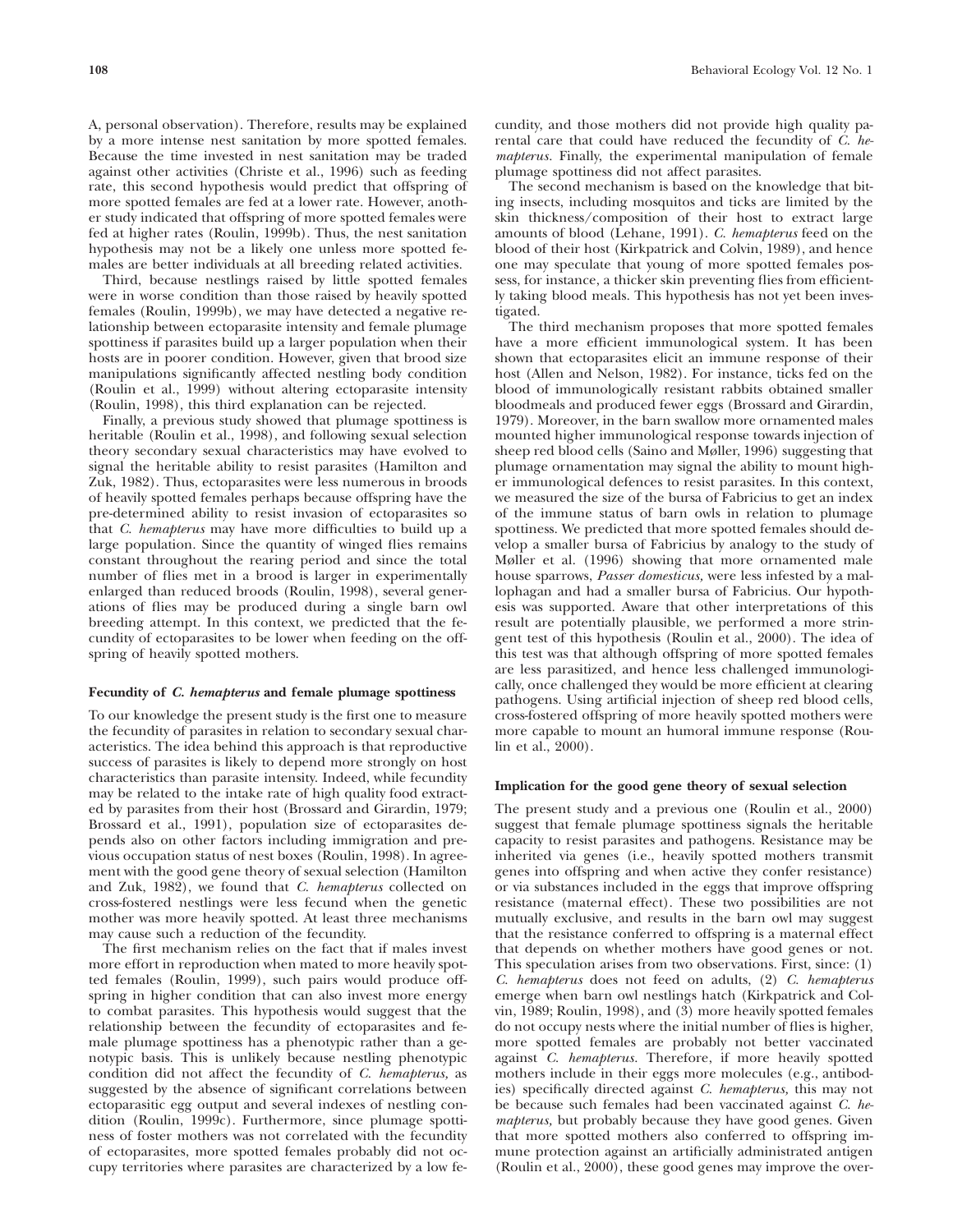all pathogen/parasite resistance of offspring. Second, if the pathogen/parasite resistance resulted from the expression of good genes in offspring, we should have expected that (1) compared to male nestlings, females nestlings are parasitized by a lower number of *C. hemapterus* that have also a lower fecundity, and they mount a more intense immune response against an antigen, and (2) more spotted female nestlings are parasitized by a lower number of less fecund flies than their less spotted female siblings, and they mount a more intense immune response against an antigen. These two predictions were not supported (Roulin et al., 2000; present study) suggesting that females may transfer in their eggs good gene products that confer better overall immune protection to their offspring. This speculation should motivate detailed research on the mechanisms of the good gene theory of sexual selection.

This paper is dedicated in homage to Martin Epars, with whom A.R. studied barn owls for ten years. We are grateful to M. Epars and H. Etter for their help while collecting data in Switzerland, to H. Baudvin for organizing the collection of dead barn owls along French roads by the SAPRR (Société des Autoroutes Paris-Rhin-Rhône), and to Guido Meeuwissen for his help in the determination of the sex of the Swiss nestlings. Heinz Richner provided logistic facilities at the University of Bern. P. Christe, I. Cuthill, P. Heeb, J. L. Tella, F. Tripet and two anonymous referees provided helpful suggestions to improve an earlier draft of this paper. R. Winkler, the curator of the Natural History Museum of Basel, kindly provided measurements of skeleton and allowed us to measure the bill length of skins. We thank the ''Service vétérinaire du canton de Vaud" to have delivered us the authorization to cross-foster eggs in 1999 and to take blood samples. The work performed in 1999 was granted by the "Stiftung zur Förderung der wissenschaftlichen Forschung and der Universität Bern" and by "le Cercle Ornithologique de Fribourg.''

## **REFERENCES**

- Allen JR, Nelson WA, 1982. Immunological responses to ectoparasites. Fortschritte der Zoologie 27:169–180.
- Amundsen T, Forsgren E, Hansen LTT, 1997. On the function of female ornaments: male bluethroats prefer colourful females. Proc R Soc Lond B 264:1579–1586.
- Andersson M, 1994. Sexual selection. Princeton, New Jersey: Princeton University Press.
- Baudvin H, 1986. La reproduction chez la chouette effraie (*Tyto alba*). Le Jean le Blanc 25:1–25.
- Braude S, Tang-Martinez Z, Taylor GT, 1999. Stress, testosterone, and the immunoredistribution hypothesis. Behav Ecol 10:345–350.
- Brossard M, Girardin P, 1979. Passive transfer of resistance in rabbits infested with adult *Ixodes ricinus* L.: humoral factors influence feeding and egg laying. Experientia 35:1395–1397.
- Brossard M, Rutti B, Haug T, 1991. Immunological relationships between host and ixodid ticks. In: Parasite-host associations. Coexistence or conflict? (Toft CA, Aeschlimann A, eds). Oxford University Press, Oxford; 177–200.
- Christe P, Richner H, Oppliger A, 1996. Of great tits and fleas: sleep baby sleep. . . Anim Behav 52:1087–1092.
- Clayton DH, 1991. The influence of parasites on host sexual selection. Parasitol Today 7:329–334.
- Cuervo JJ, Lope de F, Møller AP, 1996. The function of long tails in female barn swallows (*Hirundo rustica*): an experimental study. Behav Ecol 7:132–136.
- Dawson RD, Bortolotti GR, 1997. Ecology of parasitism of nestling American kestrels by *Carnus hemapterus* (Diptera, Carnidae). Can J Zool 75:109–112.
- Folstad I, Karter AJ, 1992. Parasites, bright males, and the immunocompetence handicap. Am Nat 139:603–622.
- Glick B, 1983. Bursa of Fabricius. In: Avian biology Vol 7 (Farner DS, King JR, Parkes KC, eds). New York: Academic Press; 443–500.
- Halliday T, Arnold SJ, 1987. Multiple mating by females: a perspective from quantitative genetics. Anim Behav 35:939–941.
- Hamilton WD, Zuk M, 1982. Heritable true fitness and bright birds: a role for parasites? Science 218:384–387.
- Hill GE, 1993. Male mate choice and the evolution of female plumage coloration in the house finch. Evolution 47:1515–1525.
- Hillgarth N, Wingfield JC, 1997. Parasite-mediated sexual selection: endocrine aspects. In: Host-parasite evolution. General principle and avian models (Clayton DH, Moore J, eds). Oxford: Oxford University Press; 78–104.
- Höglund J, Alatalo RV, Lundberg A, 1992. The effects of parasites on male ornaments and female choice in the lek-breeding black grouse (*Tetrao tetrix*). Behav Ecol Sociobiol 30:71–76.
- Johnstone, RA, Reynolds JD, Deutsch JC, 1996. Mutual mate choice and sex differences in choosiness. Evolution 50:1382–1391.
- Jones, IL, Hunter FM, 1993. Mutual sexual selection in a monogamous seabird. Nature 362:238–239.
- Jones, IL, Hunter FM, 1999. Experimental evidence for mutual interand intrasexual selection favouring a crested auklet ornament. Anim Behav 57:521–529.
- Kirkpatrick CE, Colvin BA, 1989. Ectoparasitic fly *Carnus hemapterus* (Diptera: Carnidae) in a nesting population of common barn-owls (Strigiformes: Tytonidae). J Med Entomol 26:109–112.
- Kodric-Brown A, Brown JH, 1984. Truth in advertising: the kinds of traits favored by sexual selection. Am Nat 124:309–323.
- Lande R, 1980. Sexual dimorphism, sexual selection, and adaptation in polygenic characters. Evolution 34:292–305.
- Lehane MJ, 1991. Biology of blood-sucking insects. London: Harper Collins Academic.
- Møller Ap, 1990. Effects of a haematophagous mite on the barn swallow (*Hirundo rustica*): a test of the Hamilton and Zuk hypothesis. Evolution 44:771–784.
- Møller Ap, 1991. Parasites, sexual ornaments, and mate choice in the barn swallow. In: Bird-parasite interactions: ecology, evolution, and behaviour (Loye JE, Zuk M, eds). Oxford: Oxford University Press; 328–343.
- Møller Ap, 1993. Sexual selection in the barn swallow *Hirundo rustica,* Vol. III. Female tail ornaments. Evolution 47:417–431.
- Møller Ap, 1994. Sexual selection and the barn swallow. Oxford: Oxford University Press.
- Møller Ap, Dufva R, Erritzøe J, 1998. Host immune function and sexual selection in birds. J Evol Biol 11:703–719.
- Møller Ap, Kimball RT, Erritzøe J, 1996. Sexual ornamentation, condition, and immune defence in the house sparrow *Passer domesticus.* Behav Ecol Sociobiol 39:317–322.
- Muma KE, Weatherhead PJ, 1989. Male traits expressed in females: direct or indirect sexual selection? Behav Ecol Sociobiol 25:23–31.
- Potti J, Merino S, 1996. Decreased levels of blood trypanosome infection correlate with female expression of a male secondary sexual trait: implications for sexual selection. Proc R Soc Lond B 263: 1199–1204.
- Roulin A, 1998. Cycle de reproduction et abondance du diptère parasite *Carnus hemapterus* dans les niche´es de chouettes effraies *Tyto alba.* Alauda 66:265–272.
- Roulin A, 1999a. Delayed maturation of plumage coloration and plumage spottiness in the barn owl *Tyto alba.* J Ornithol 140:193–197.
- Roulin A, 1999b. Nonrandom pairing by male barn owls *Tyto alba* with respect to a female plumage trait. Behav Ecol 10:688–695.
- Roulin A, 1999c. Fe´condite´ de la mouche *Carnus hemapterus,* parasite des jeunes chouettes effraies (*Tyto alba*). Alauda 67:205–212.
- Roulin A, Richner H, Ducrest A-L, 1998. Genetic, environmental and condition-dependent effects on female and male ornamentation in the barn owl *Tyto alba.* Evolution 52:1451–1460.
- Roulin A, Ducrest A-L, Dijkstra C, 1999. Effect of brood size manipulations on parents and offspring in the barn owl, *Tyto alba.* Ardea 87:91–100.
- Roulin A, Jungi TW, Pfister H, Dijkstra C, 2000. Female barn owls (*Tyto alba*) advertise good genes. Proc R Soc Lond B 267:937–941.
- Saino M, Møller AP, Bolzern AM, 1995. Testosterone effects on the immune system and parasite infestations in the barn swallow (*Hirundo rustica*): an experimental test of the immunocompetence hypothesis. Behav Ecol 6:397–404.
- Saino M, Møller A. P., 1996. Sexual ornamentation and immunocompetence in the barn swallow. Behav Ecol 7:227–232.
- Salvador A, Veiga JP, Martin J, Lopez P, Abelenda M, Puerta M, 1996. The cost of producing a sexual signal: testosterone increases the susceptibility of male lizards to ectoparasitic infestation. Behav Ecol 7:145–150.
- Tella JL, Forero MG, Donazar JA, Hiraldo F, 1997. Is the expression